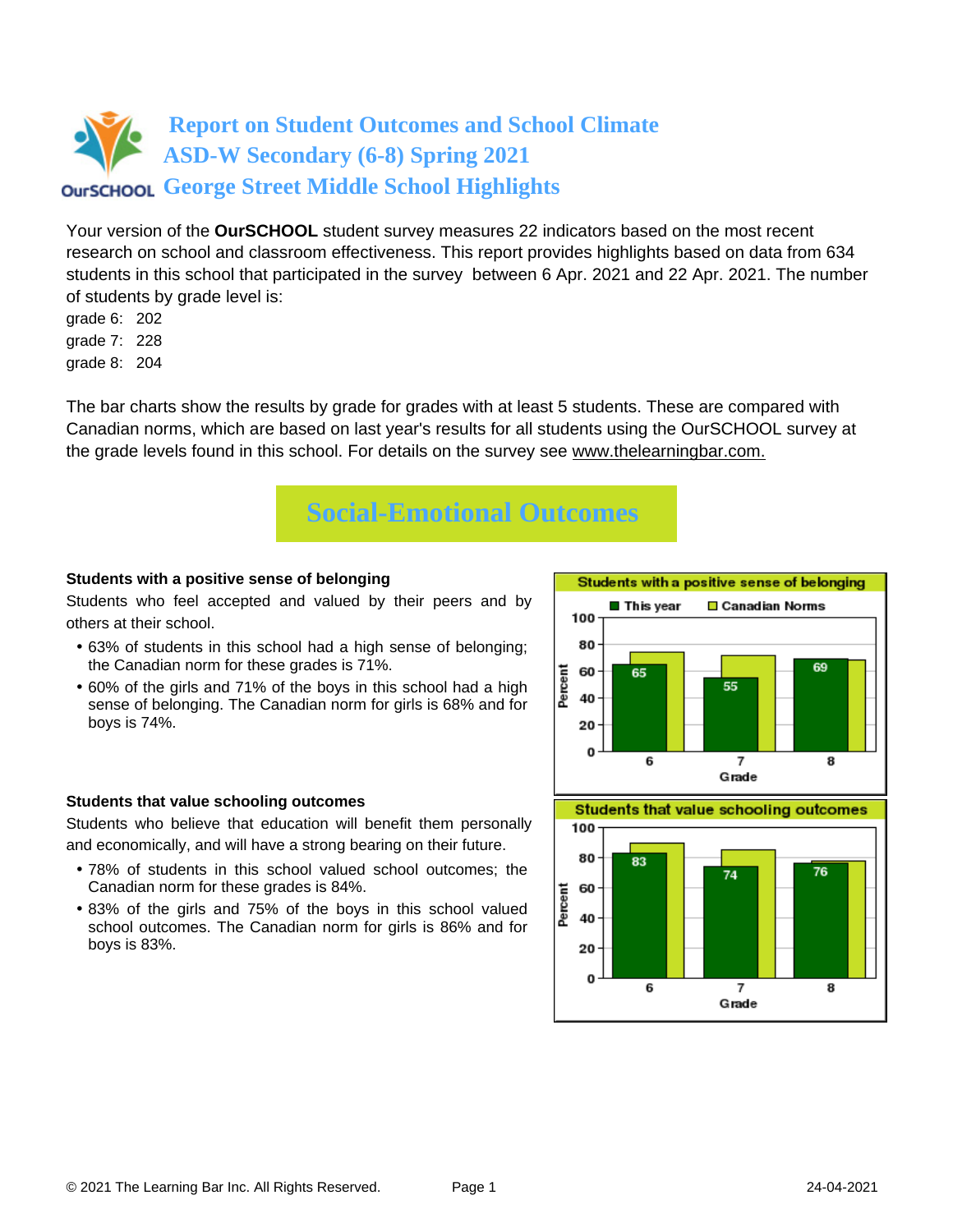## **Social-Emotional Outcomes**

### **Students that are regularly truant**

Students who skip classes or miss days at school without a reason, or arrive late for school or classes.

- In this school, the student truancy rate was 3%; the Canadian norm for these grades is 7%
- In this school, the truancy rate for girls was 2% and for boys, 3%. The Canadian norm for girls is 5% and for boys is 8%.



### **Students with positive behaviour at school**

Students that do not get in trouble at school for disruptive or inappropriate behaviour.

- In this school, 95% of students had positive behaviour; the Canadian norm for these grades is 93%.
- 98% of the girls and 93% of the boys in this school with positive student behaviour at school. The Canadian norm for girls is 97% and for boys is 89%.

### **Students who are interested and motivated**

Students who are interested and motivated in their learning.

- 46% of students in this school were interested and motivated; the Canadian norm for these grades is 51%.
- 50% of the girls and 44% of the boys in this school were interested and motivated. The Canadian norm for girls is 52% and for boys is 50%.





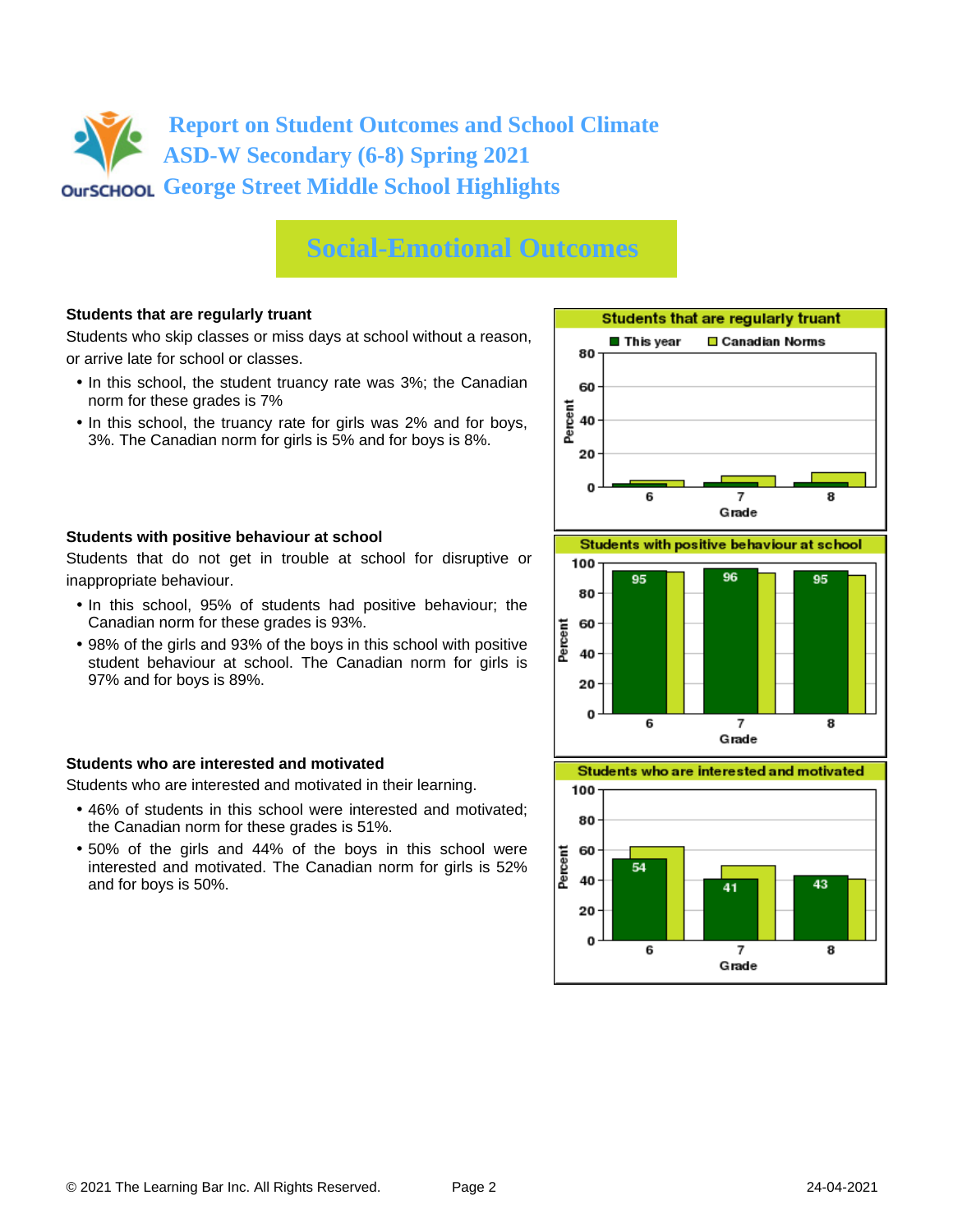# **Social-Emotional Outcomes**

### **Effort**

Students who try hard to succeed in their learning.

- 76% of students in this school tried hard to succeed; the Canadian norm for these grades is 78%.
- 78% of the girls and 79% of the boys in this school tried hard to succeed. The Canadian norm for girls is 79% and for boys is 77%.



### **Students with moderate or high levels of anxiety**

Students who have intense feelings of fear, intense anxiety, or worry about particular events or social situations.

- 33% of students in this school had moderate to high levels of anxiety; the Canadian norm for these grades is 23%.
- 43% of the girls and 19% of the boys in this school had moderate to high levels of anxiety. The Canadian norm for girls is 29% and for boys is 16%.

### **Students with moderate or high levels of depression**

Students who have prolonged periods when they feel sad, discouraged, and inadequate.

- 28% of students in this school had moderate to high levels of depression; the Canadian norm for these grades is 18%.
- 34% of the girls and 18% of the boys in this school had moderate to high levels of depression. The Canadian norm for girls is 23% and for boys is 14%.

Students with moderate or high levels of anxiety



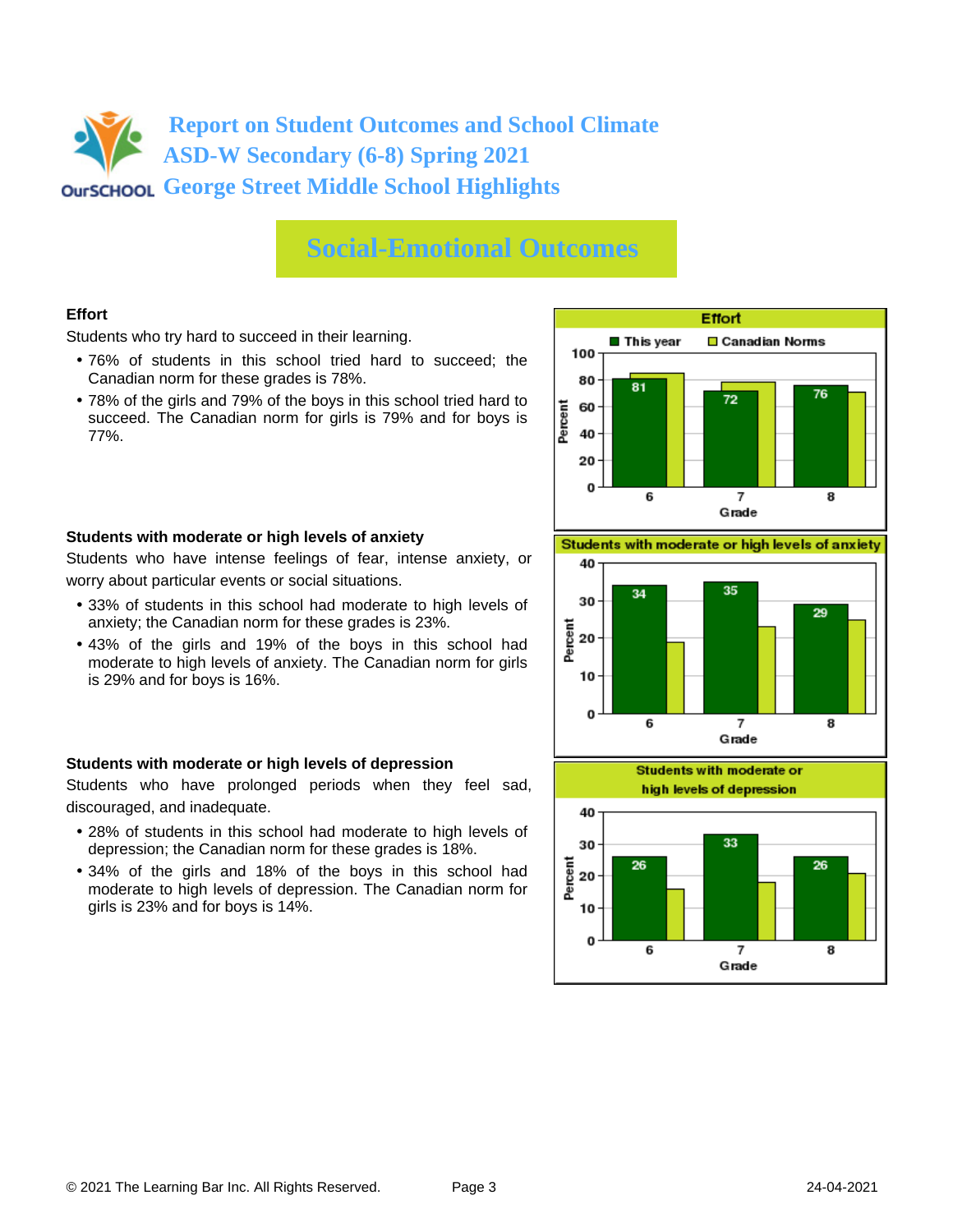## **Social-Emotional Outcomes**

### **Life Satisfaction**

Students who are satisfied with the overall quality of their lives.

- 74% of students in this school had positive life satisfaction.
- 75% of the girls and 81% of the boys in this school had positive life satisfaction.

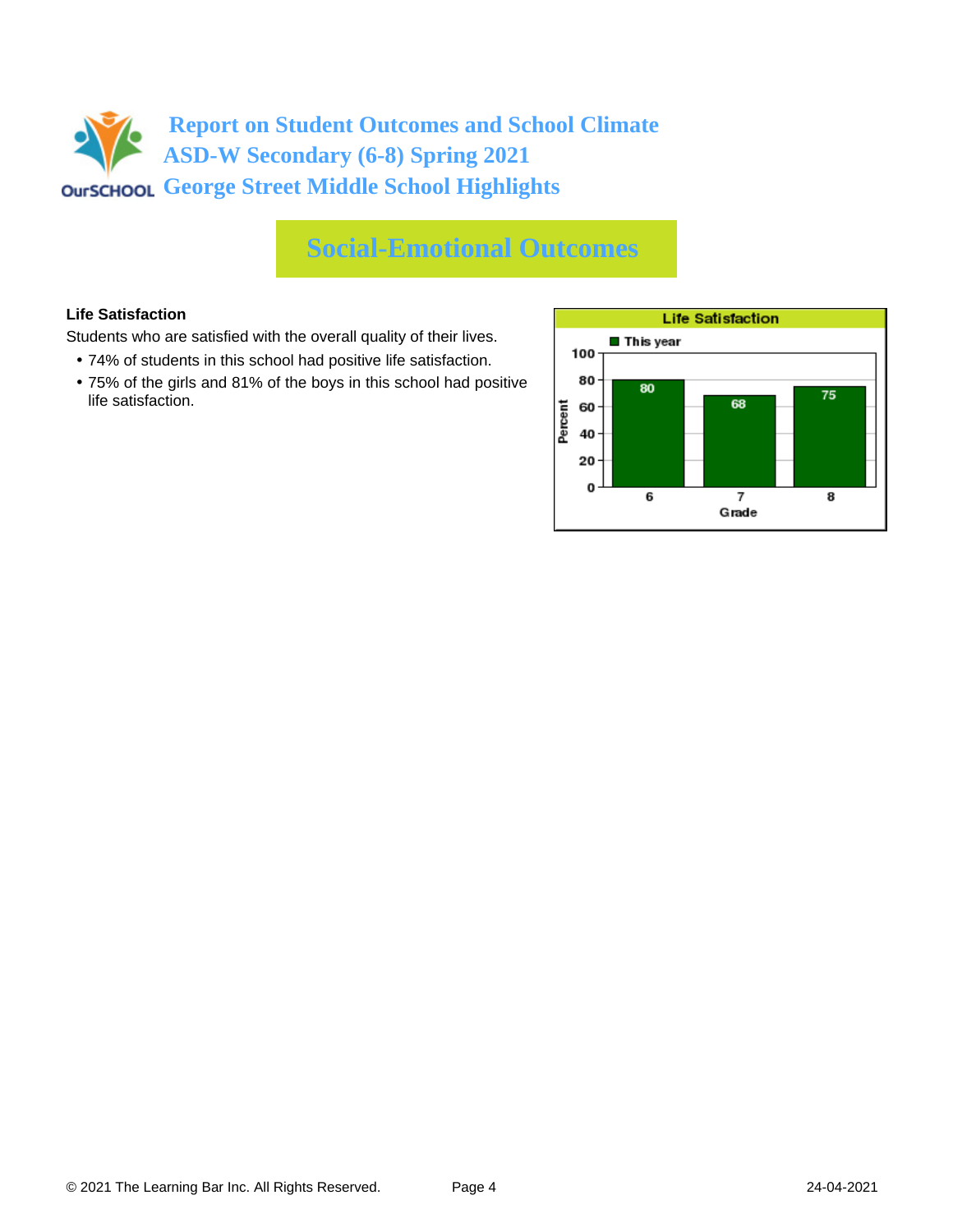## **DRIVERS of Student Outcomes**

### **Effective learning time**

Important concepts are taught well, class time is used efficiently, and homework and evaluations support course objectives.

- In this school, students rated effective classroom learning time 7.4 out of 10; the Canadian norm for these grades is 7.4.
- In this school, effective classroom learning time was rated 7.5 out of 10 by girls and 7.4 out of 10 by boys. The Canadian norm for girls is 7.4 and for boys is 7.4.



### **Rigor**

Students who find the classroom instruction is well-organized, with a clear purpose, and with immediate and appropriate feedback that helps them learn.

- In this school, students rated rigor 7.1 out of 10; the Canadian norm for these grades is 7.1.
- In this school, rigor was rated 7.2 out of 10 by girls and 7.1 out of 10 by boys. The Canadian norm for girls is 7.1 and for boys is 7.

### **Bullying, exclusion, and harassment**

Students who are subjected to physical, social, or verbal bullying, or are bullied over the internet.

- 27% of students in this school were victims of moderate to severe bullying in the previous month; the Canadian norm for these grades is 23%.
- 26% of the girls and 25% of the boys in this school were victims of moderate to severe bullying in the previous month. The Canadian norm for girls is 22% and for boys is 24%.



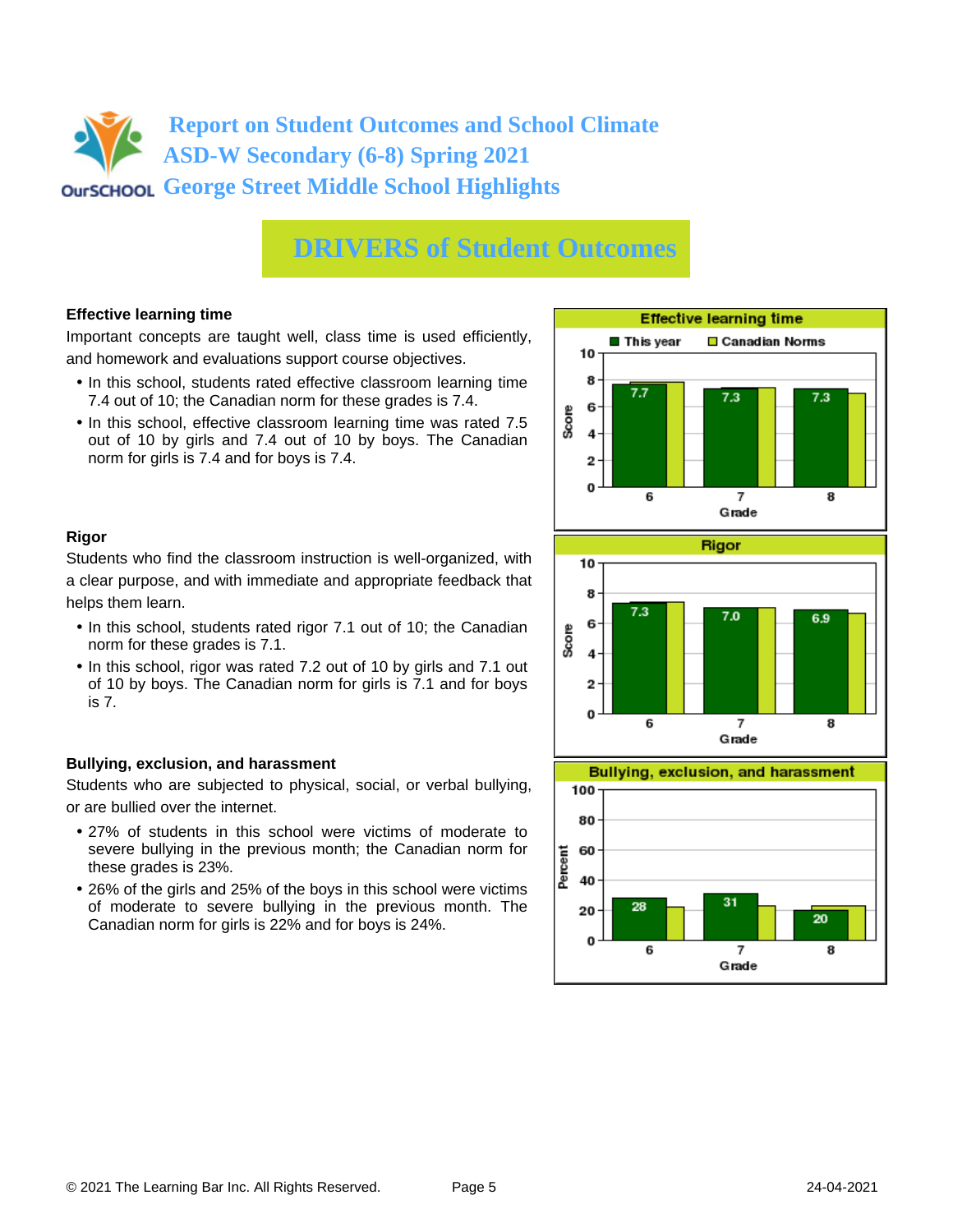

### **DRIVERS of Student Outcomes**

### **Feel safe attending this school**

Students who feel safe at school as well as going to and from school.

- 54% of students felt safe attending the school; the Canadian norm for these grades is 65%.
- 56% of the girls and 58% of the boys felt safe attending the school. The Canadian norm for girls is 65% and for boys is 65%.

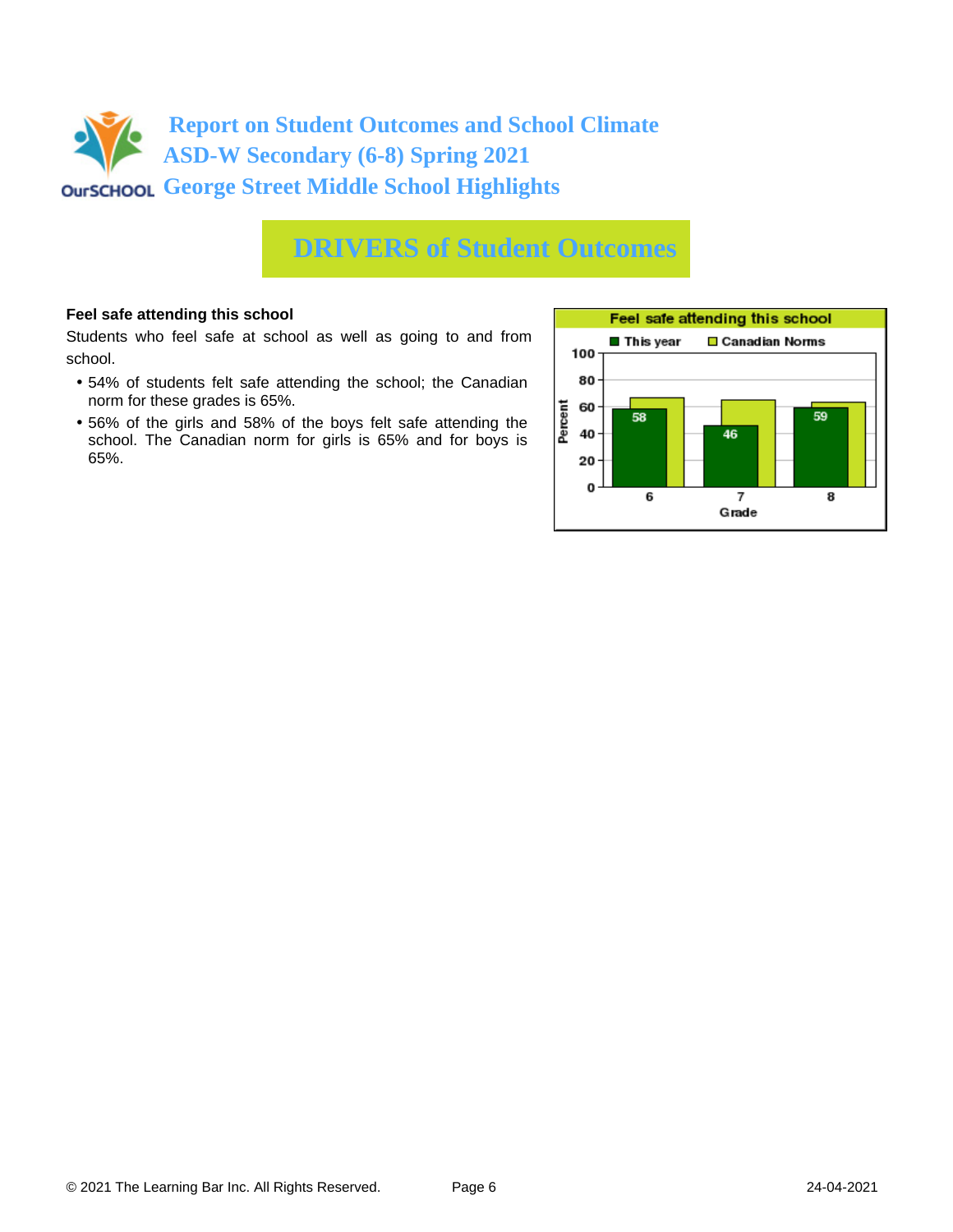

## **Demographic Factors**

### **Language spoken at home**

Students are asked to indicate the language they speak most often at home.

- 78% of students in this school speak English at home.
- 0% of students in this school speak French at home.
- 6% of students in this school speak other languages at home.
- 4% of students in this school speak English and French at home.
- 12% of students in this school speak English and another languages at home.
- 0% of students in this school speak French and another languages at home.

### **Grade repetition**

Students who have repeated one or more grades at school since kindergarten.

- 3.2% of students in this school have repeated a grade at school.
- 1.8% of the girls and 4.6% of the boys in this school have repeated a grade at school.

### **Time student has lived in Canada**

Students who were born in Canada.

- 81% of students in this school were born in Canada.
- 84% of the girls and 79% of the boys in this school were born in Canada.





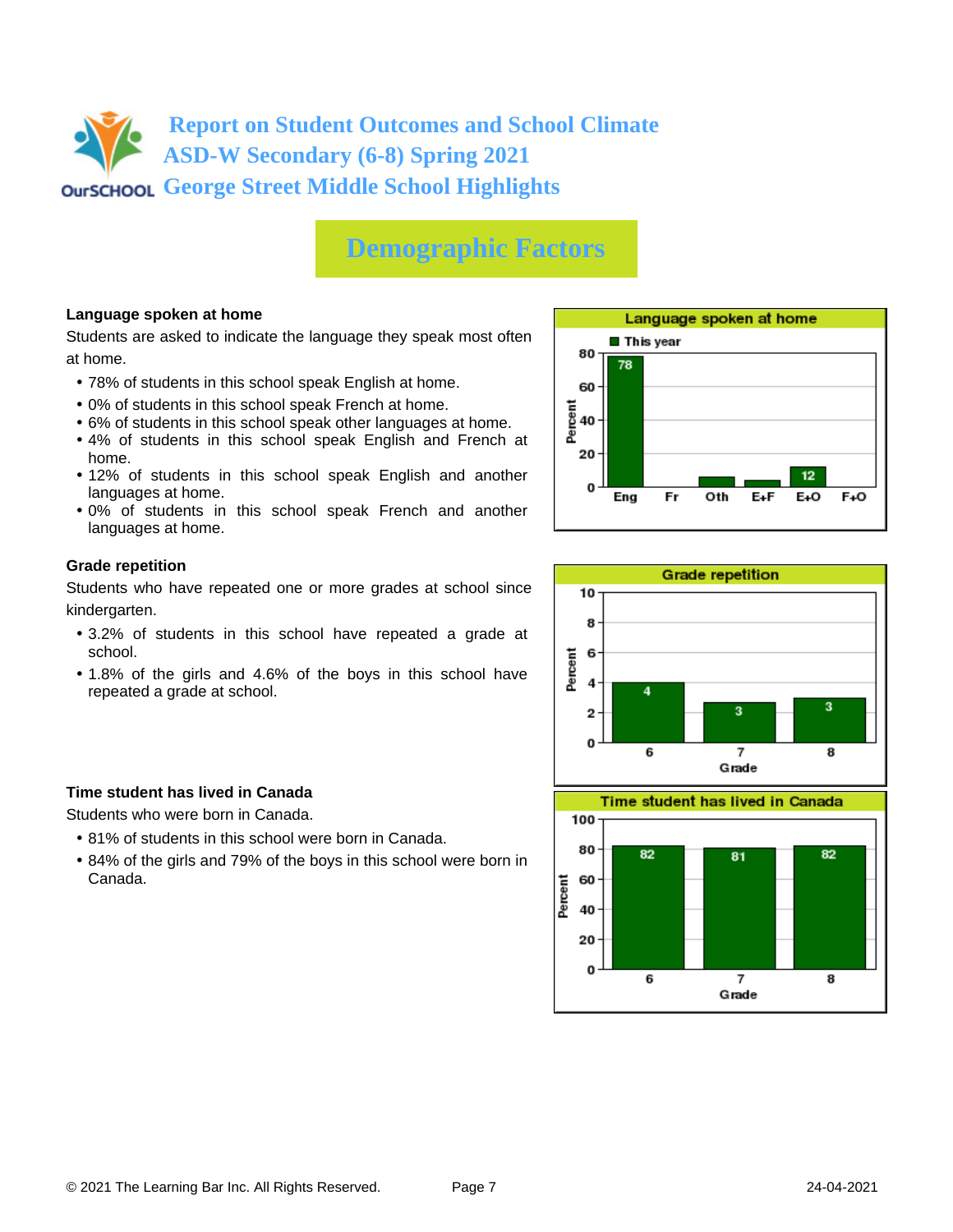## **Demographic Factors**

### **Indigenous Status**

Students who identified as Indigenous, that is, First Nations, Métis, or Inuk.

- 9% of students in this school identified as Indigenous.
- 9% of the girls and 7% of the boys in this school identified as Indigenous.



### **Disability**

**Change school**

moved.

The percentage of students that have a Disability that limits their participation in school activities and learning.

• 12% of students in this school have a disability.

Students who have changed schools for reasons below.

advantage of a different program.

were expelled from their old school.

• 10% of the girls and 12% of the boys in this school have a disability.

• 25.5% of students in this school changed school because they

• 7.9% of students in this school changed school to take

• 0.9% of students in this school changed school because they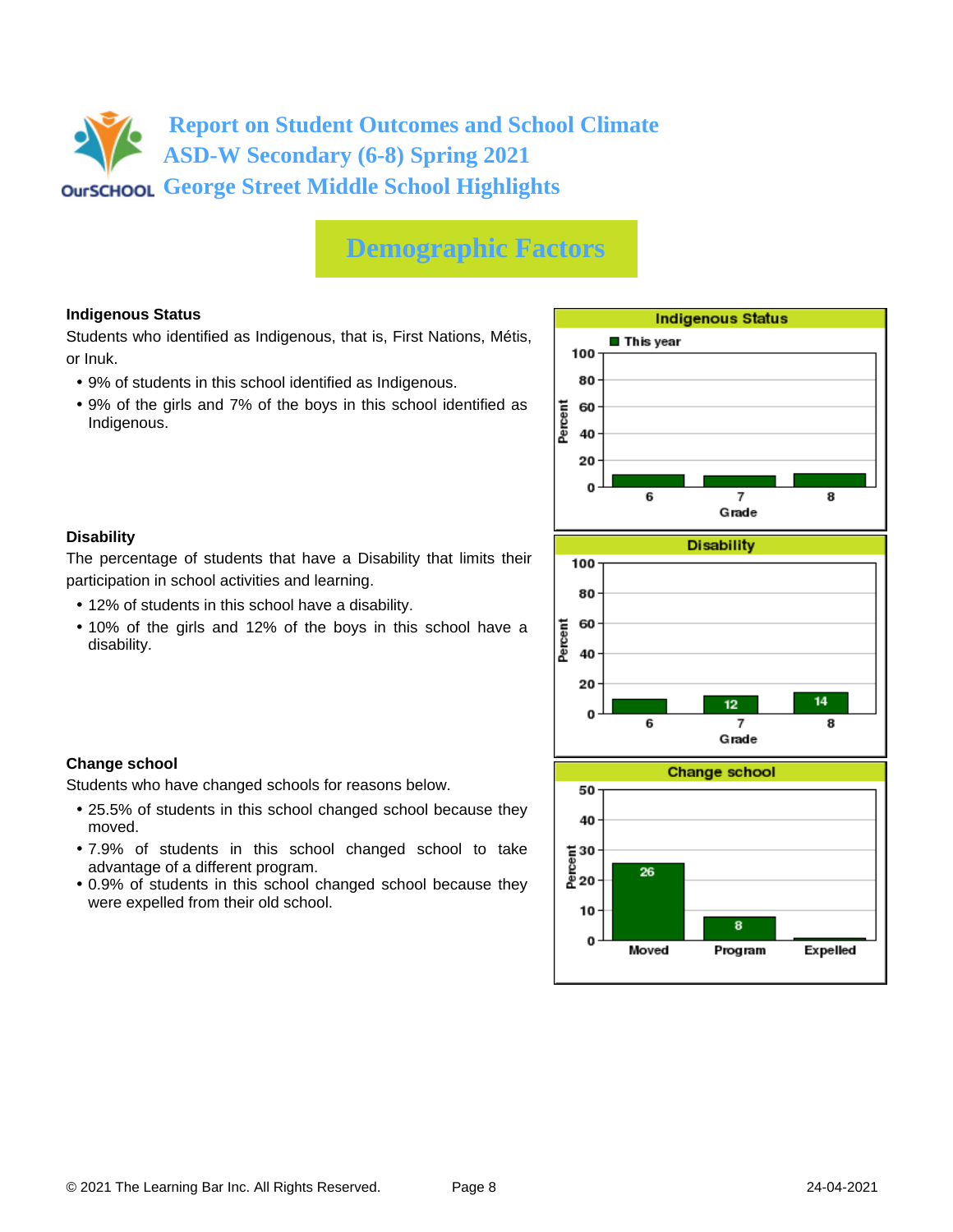

## **Demographic Factors**

### **Instructional Environment**

The percentage of students learning at home, at school, or a combination of both.

• 84% of students in this school are learning at school. 4% of students in this school are learning at home. 12% of students in this school are learning both at school and at home.

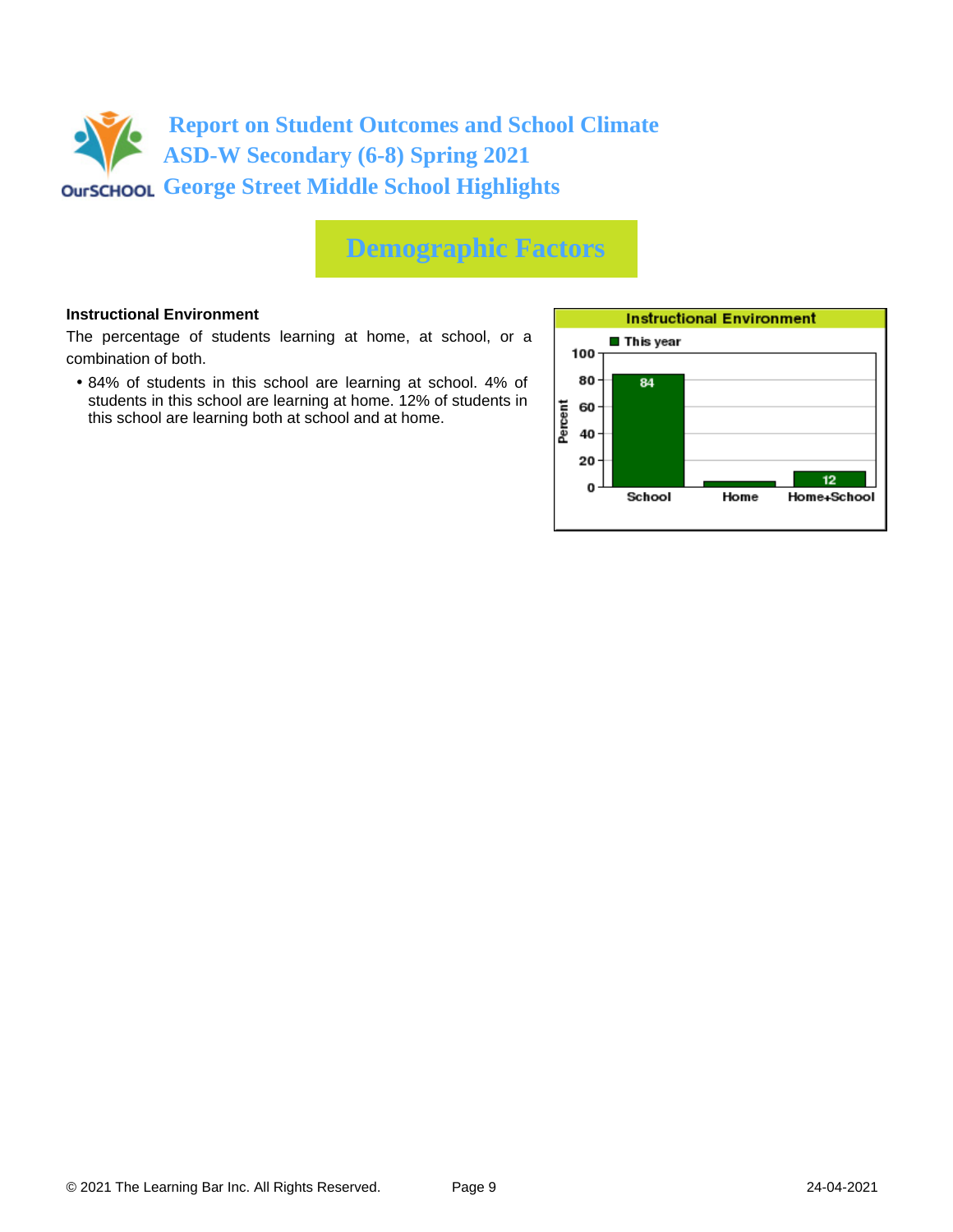

**Custom Measure**

### **% Enrolled in FSL (NB EECD)**

Enrolled in FSL - NB EECD Custom Question

The percentage of students that indicated they were enrolled in French Immersion.

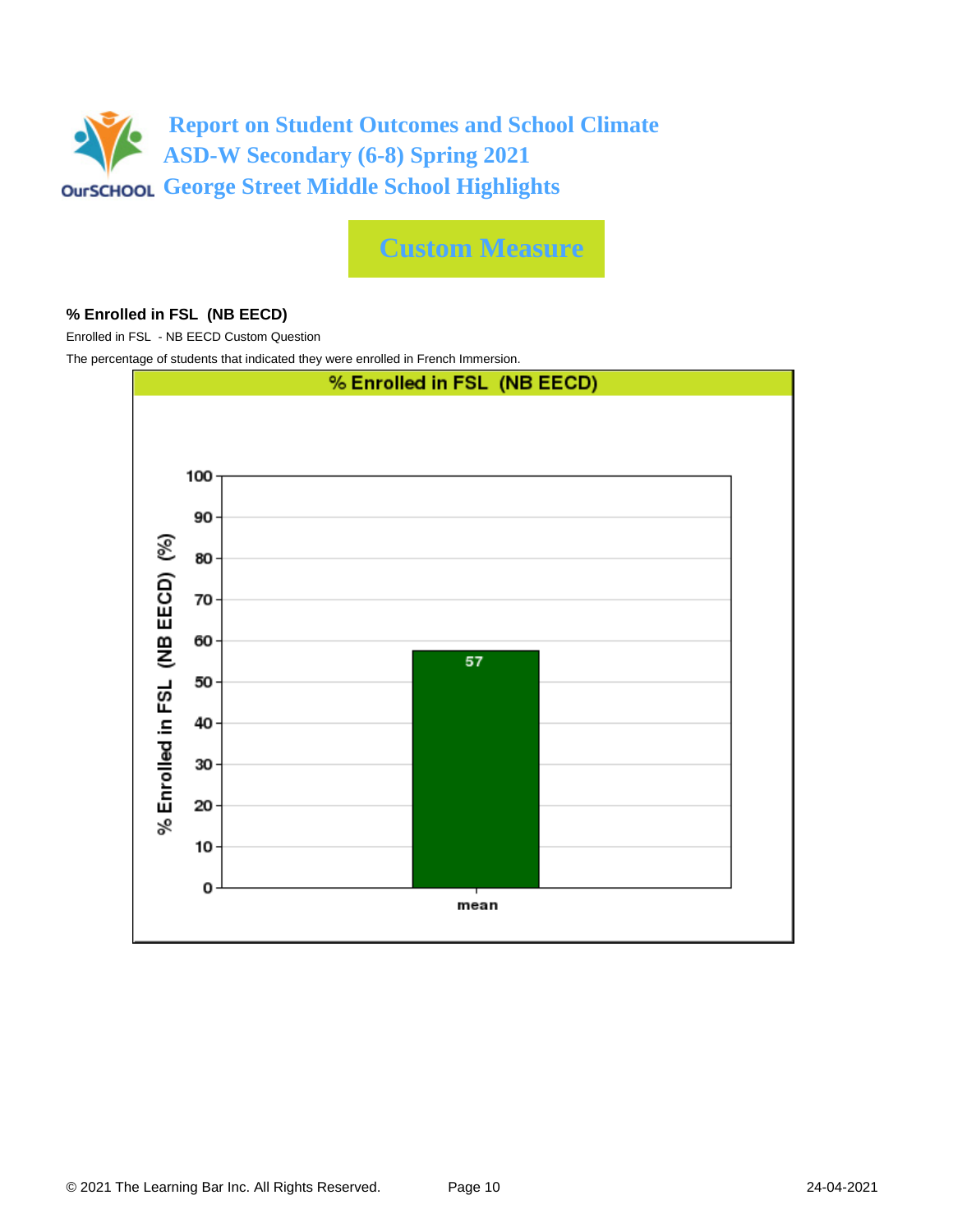

**Students were asked: "Do you identify as a member of the LGBTQI2S (Lesbian, Gay, Bisexual, Transgender, Queer, Intersex, and Two-Spirited) community?"**

**- Yes (Yes)**

- **No (No)**
- **I prefer not to answer (NA)**

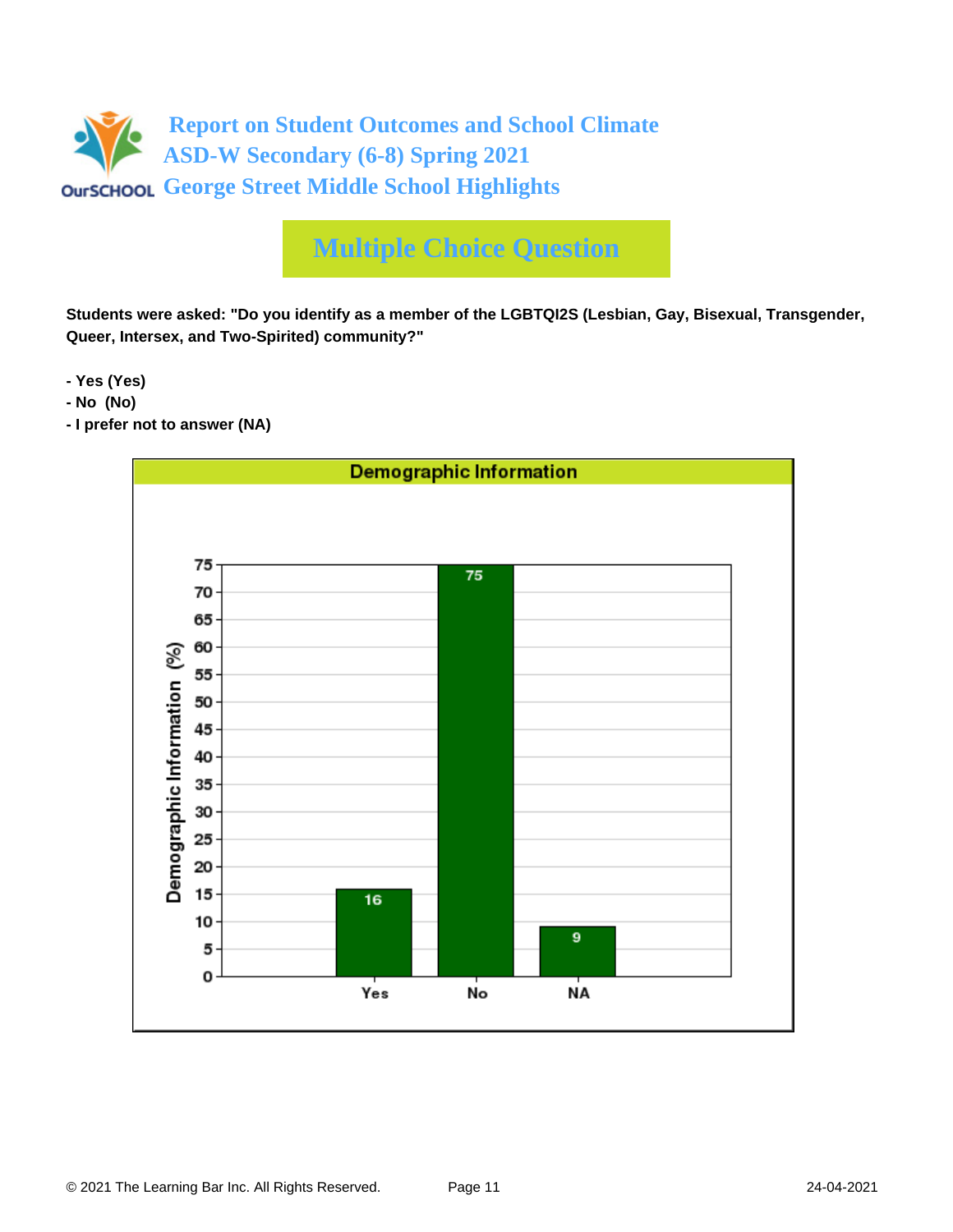

**Students were asked: "My Teacher gives me feedback and helps me set goals for my learning."**

- **Never or Hardly Ever (Never)**
- **About Once a Week (Once)**
- **About 2-3 Times a Week (2to3)**
- **Almost Every Day (Almos)**
- **Every Day (Daily)**

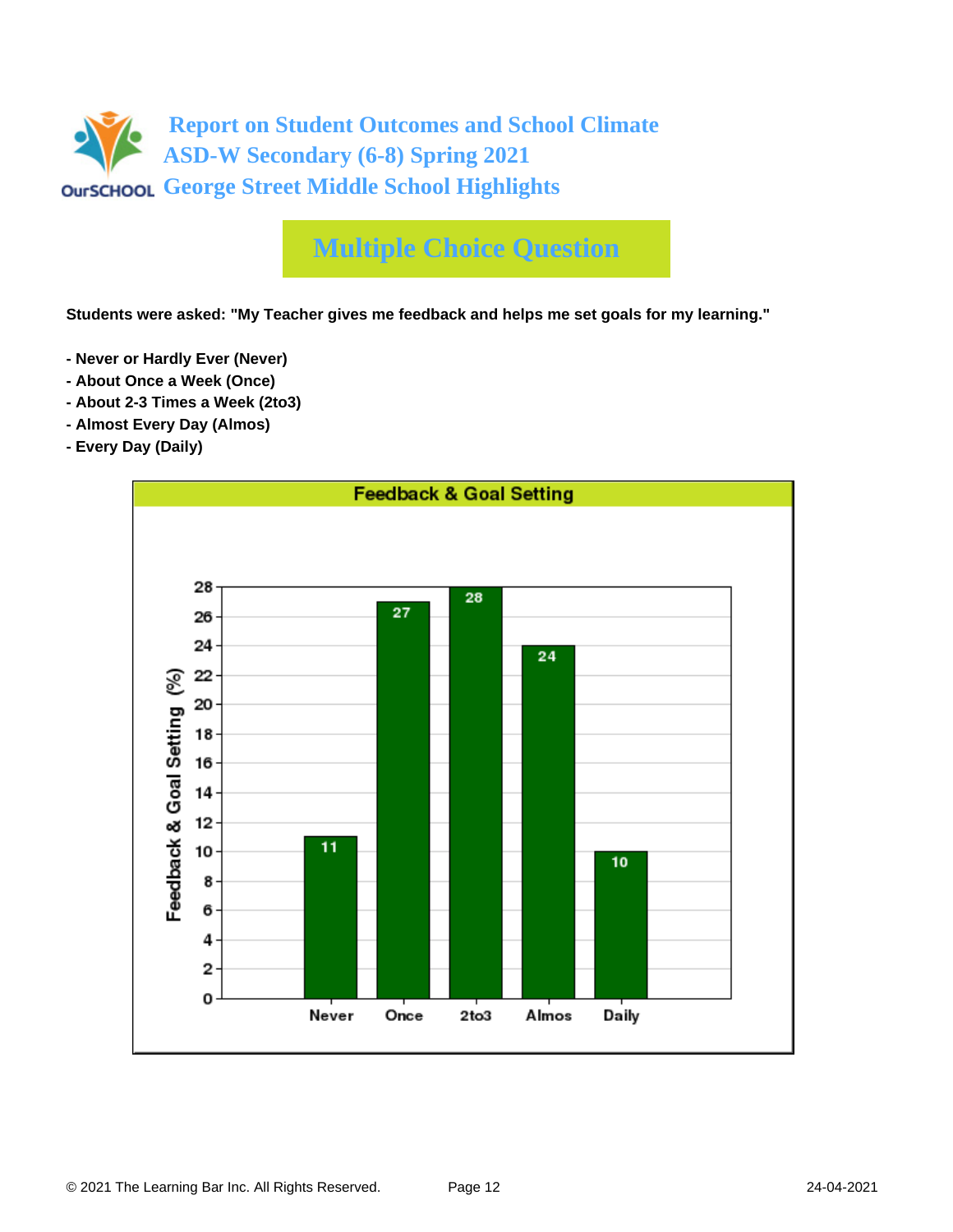

**Students were asked: "I use digital technology (computers; iPads; apps; Microsoft 365;...) to support my learning."**

- **Never or Hardly Ever (Never)**
- **About Once a Week (Once)**
- **About 2-3 Times a Week (2to3)**
- **Almost Every Day (Almos)**
- **Every Day (Daily)**

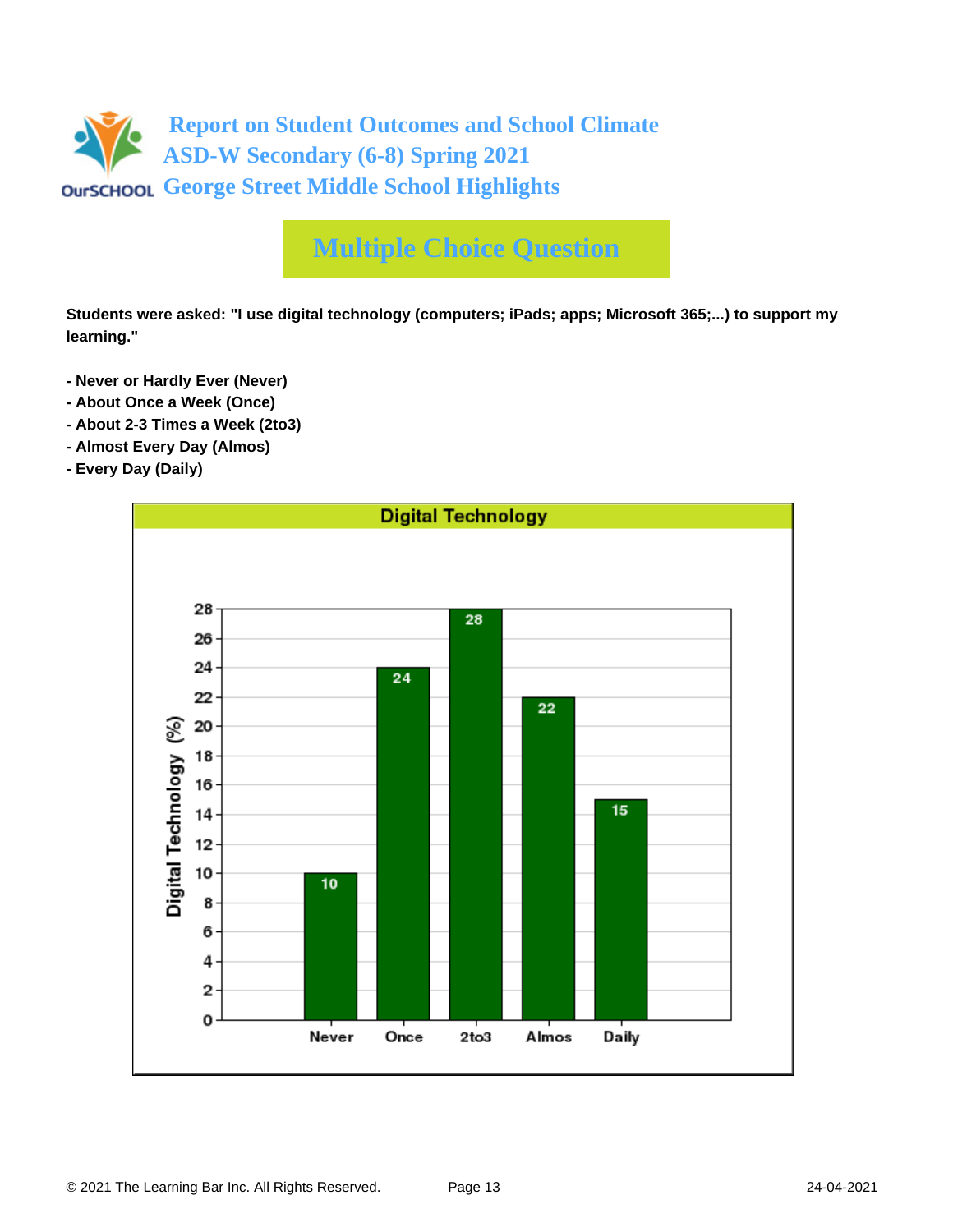

**Students were asked: "I know how well I am doing because my teacher...(select all that apply)"**

- **corrects my work so I know where I made mistakes (a)**
- **gives me a grade on my tests and assignments (b)**
- **sits with me to discuss my work (c)**
- **gives me resources I can use to improve my work (samples, websites, calculators, etc,), (d)**
- **encourages me select strategies/resources on my own to improve my work (e)**
- **gives me praise (ex: Good job! Nice work!) (f)**